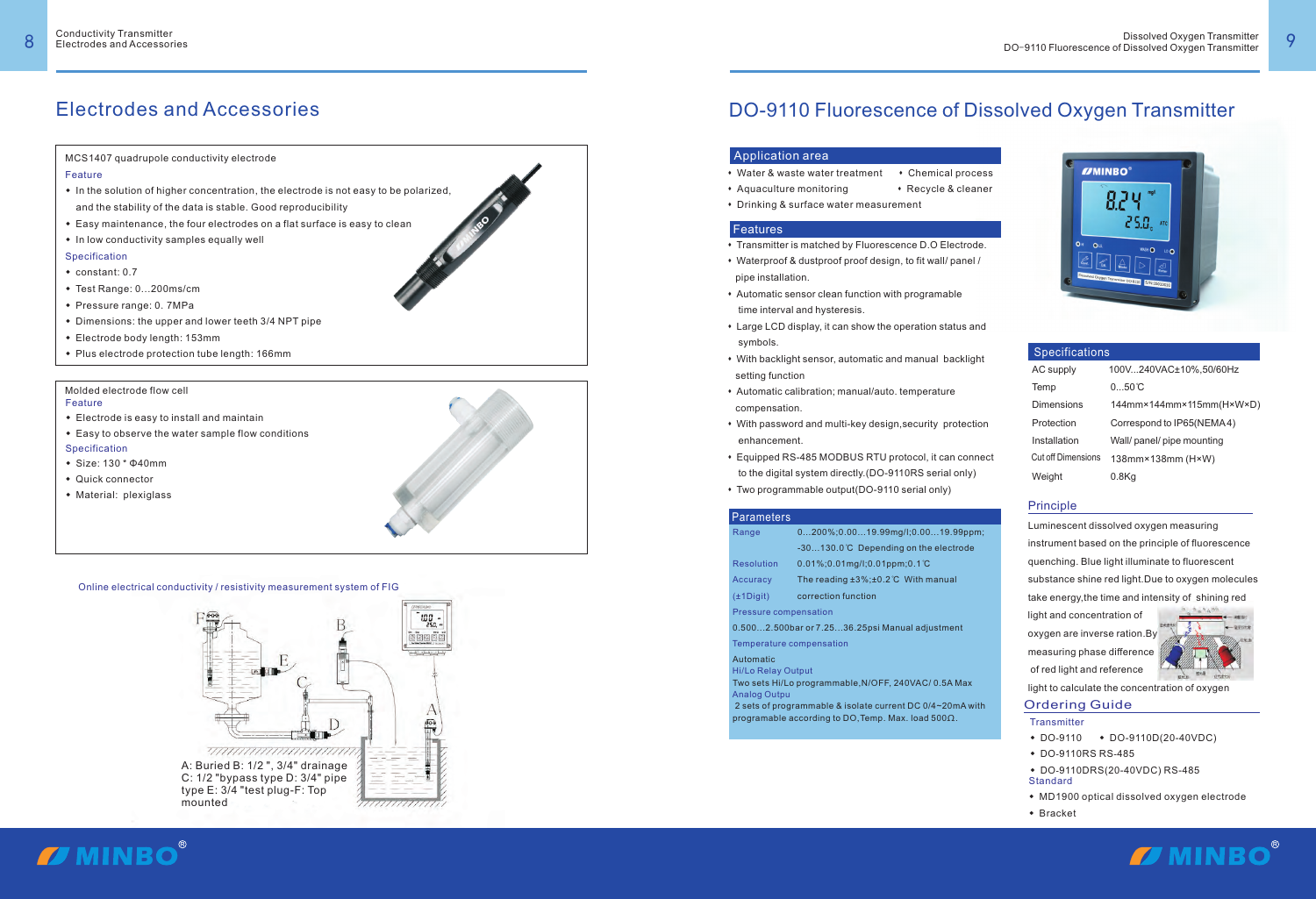#### Application area

- Ferment process Recycle & cleaner
- $\bullet$  Drinking & surface water measurement
- Water & waste water treatment
- Aquaculture monitoring
- Chemical process

### **Features**

- 144X144 microprocessor dissolved oxygen transmitter.
- \* Waterproof & dustproof proof design, to fit wall/ panel/ pipe installation.
- **\*** Automatic sensor clean function with programable time interval and hysteresis.
- \* Large LCD display, with operating status and special symbols display
- $*$  With backlight sensor, automatic and manual backlight setting function
- Automatic calibration; manual/auto. temperature compensation.
- With password and multi-key design, security protection enhancement.
- Equipped RS-485 MODBUS RTU protocol, it can connectto the digital system directly.(DO-9100RS serial only)
- $\bullet$  Two programmable output(DO-9100 serial only)

### **Specifications**

#### Ordering Guide

- **Transmitter**
- 
- ◆ DO-9100<br>◆ DO-9100D(20-40VDC)
- + DO-9100RS RS-485
- ◆ DO-9100RS RS-485<br>◆ DO-9100DRS(20-40VDC) RS-485
- MD1912 double membrane oxygen electrode
- Bracket



### DO-9100 Dissolved Oxygen Transmitter

**Accuracy** 0.5%;±0.5%; ̊C The reading± ±0.5%;

Pressure compensation

Temperature compensation

Range Resolution 0...200%;0.00...19.99mg/l; 0.000...19.999ppm; -30...130.0 ̊C Depending on the electrode 0.01%;0.01mg/l;0.01ppm;0.1

0.500...2.500bar or 7.25...36.25psi Manual adjustment

Wash Relay Output 1 or 2 sets of programmable & isolate current DC 0/4-20mA with programable according to DO、Temp. Max. load 500Ω.

Automatic recognition with Pt1000/NTC30K or manual

±0.2 ̊C With manual correction function ( ) ±1Digit

- Salinity compensation
- 0.0...45.0ppt
- Hi/Lo Relay Output
- Analog Output 2 sets Hi/Lo programmable,N/OFF, 240VAC/ 0.5A Max

ON: 0...9999sec. / OFF: 0...999.9hours

#### Application

#### Features

#### Ordering Guide

#### **Transmitter**

- $\bullet$  DO-9300  $\bullet$  DO-9300D(20...40VDC)
- ◆ DO-9300 → DO-9300D(20...40VDC)<br>◆ DO-9300DRS(20...40VDC) RS-485<br>◆ DO-9300RS RS-485 DO-9300DRS(20...40VDC) RS-485
- 
- **Standard**
- MD1912 double membrane oxygen electrode
- $\bullet$  Bracket

ī

# **I** MINBO®

| <b>Specifications</b> |                                    |  |  |
|-----------------------|------------------------------------|--|--|
| AC supply             | 100V240VAC±10%,50/60Hz             |  |  |
| DC supply             | 20.40VDC                           |  |  |
| Temp                  | 0.50c                              |  |  |
| Dimensions            | 96mm×96mm×148mm(H×W×D)             |  |  |
| Protection            | Correspond to IP65(NEMA4)          |  |  |
| Installation          | Wall/ panel/ pipe mounting         |  |  |
|                       | Cut off Dimensions 91mm×91mm (H×W) |  |  |
| Weight                | 0.4Ka                              |  |  |
|                       |                                    |  |  |

## DO-9300 Dissolved Oxygen Transmitter



#### **Parameters**





#### Parameters

| Range                                                    | $0200\%;0.0019.99$ mg/l; $0.00019.999$ ppr            |  |  |  |  |
|----------------------------------------------------------|-------------------------------------------------------|--|--|--|--|
|                                                          | -30130.0°C Depending on the electrode                 |  |  |  |  |
| Resolution                                               | $0.01\%$ ; 0.01 mg/l; 0.01 ppm; 0.1 °C                |  |  |  |  |
| Accuracy                                                 | The reading $\pm 0.5\%$ ; $\pm 0.5\%$ ; $\pm 0.5\%$ ; |  |  |  |  |
| $(\pm 1$ Digit)                                          | ±0.2 °CWith manual correction function                |  |  |  |  |
| Pressure compensation                                    |                                                       |  |  |  |  |
| 0.5002.500bar or 7.2536.25psi Manual adjustment          |                                                       |  |  |  |  |
| Temperature compensation                                 |                                                       |  |  |  |  |
| Automatic recognition with Pt1000/NTC30K or manual       |                                                       |  |  |  |  |
| <b>Salinity compensation</b>                             |                                                       |  |  |  |  |
| $0.045.0$ ppt                                            |                                                       |  |  |  |  |
| <b>Hi/Lo Relay Output</b>                                |                                                       |  |  |  |  |
| 2 sets Hi/Lo programmable, N/OFF, 240VAC/0.5A Max        |                                                       |  |  |  |  |
| <b>Analog Outpu</b>                                      |                                                       |  |  |  |  |
| 2 sets of programmable & isolate current DC 0/420mA with |                                                       |  |  |  |  |
| programable according to DO. Temp. Max. load 5000.       |                                                       |  |  |  |  |
| <b>Wash Relay Output</b>                                 |                                                       |  |  |  |  |
| ON: 09999sec. / OFF: 0999.9hours                         |                                                       |  |  |  |  |

- 96X96 microprocessor dissolved oxygen transmitter.
- Waterproof & dustproof proof design, to fit wall/ panel/ pipe installation.
- \* Automatic sensor clean function with programable time interval and hysteresis.
- \* Large graphic LCM display, with operating status and special symbols display
- With backlight sensor, automatic and manual backlight setting function
- \* Automatic calibration; manual/auto. temperature compensation.
- With password and multi-key design, security protection enhancement.
- Provides digital filter function, can filter out interference value , to make the reading more stable.
- \* Equipped RS-485 MODBUS RTU protocol, it can connectto the digital system directly.(DO- 9300RS serial only)
- 

o.<br>001

• Two programmable output(DO-9300 serialonly)

| AC supply                 | 100V-240VAC±10%,50/60Hz     |
|---------------------------|-----------------------------|
| DC supply                 | 20-40VDC                    |
| Temp                      | $050$ C                     |
| Dimensions                | $144$ mm×144mm×115mm(H×W×D) |
| Protection                | Correspond to IP65(NEMA4)   |
| Installation              | Wall/ panel/ pipe mounting  |
| <b>Cut off Dimensions</b> | 138mm×138mm (H×W)           |
| Weight                    | 0.8Ka                       |

#### Standard

 monitoring, river sections and lakes coast areas Widely used in wastewater treatment,aeration and aquaculture water quality monitoring, in large sewage treatment plants, industrial processes monitoring control and other applications